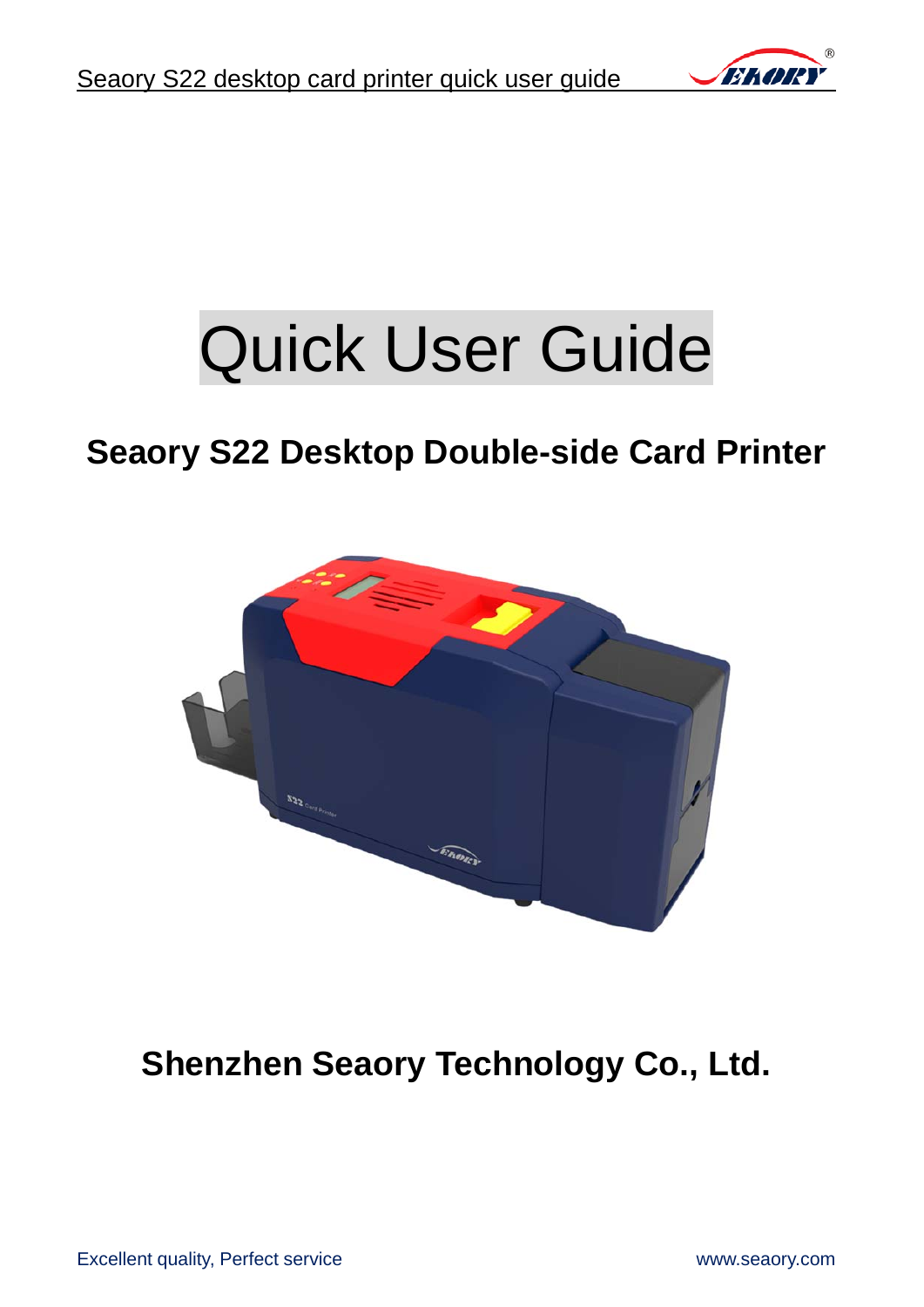

### **1. Unpacking and inspection**

1) Open the top cover ,you will see following items:



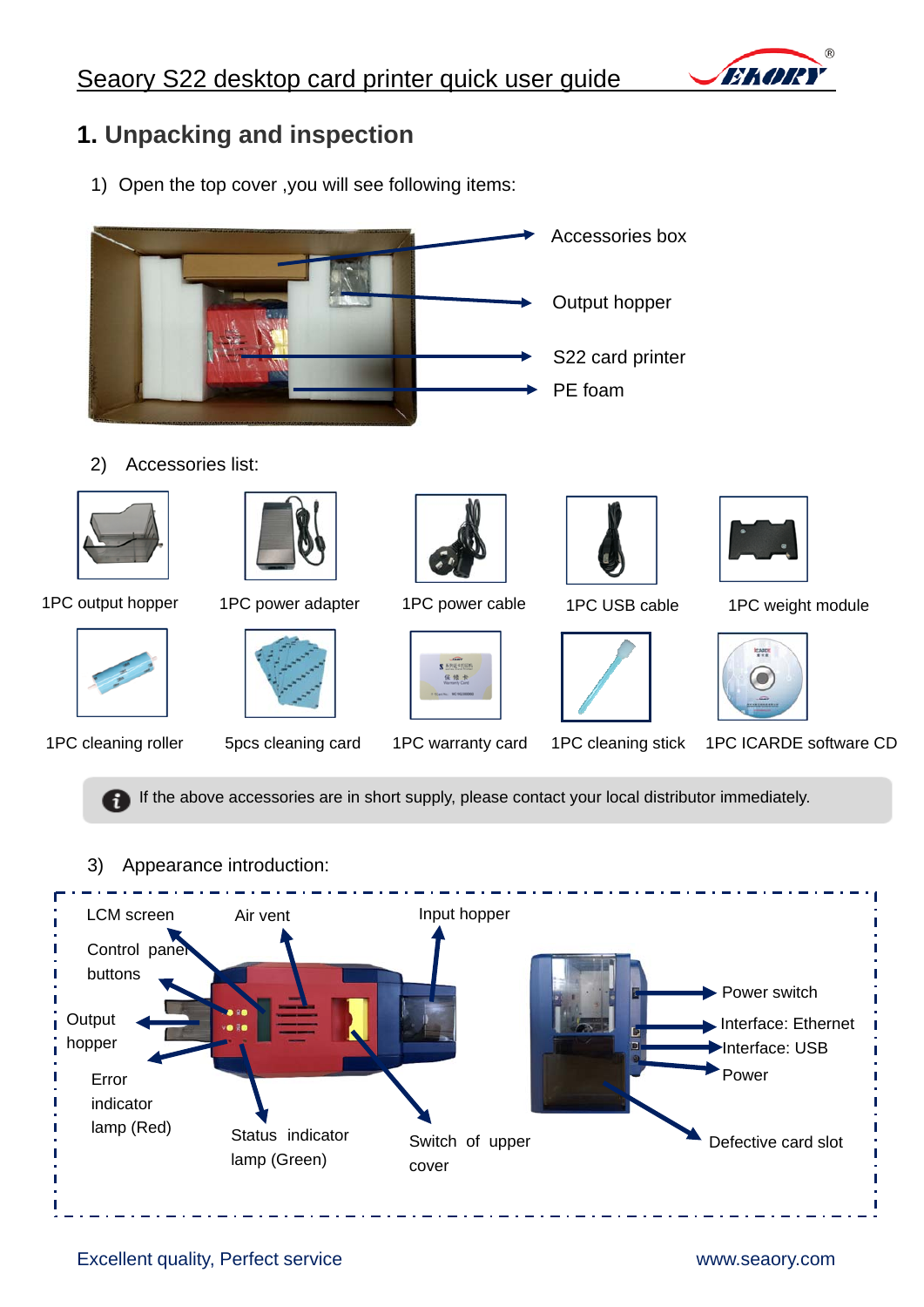



The purpose of the cleaning wheel is to absorb the dust on the card and improve the printing effect. Replace cleaning roller after every roll of ribbon use up.

### **3. Ribbon Installation**



1. Open the upper cover, take out the ribbon cartridge, install the ribbon into the cartridge according to the color direction.

A



2.Red roller supply with unused ribbon. White roller supply with used ribbon.



3. Take ribbon cartridge's side, Red roller close to the Back-end card exit mouth, install the ribbon cartridge.

In order to ensure the normal use of the printer, please use Seaory original ribbon.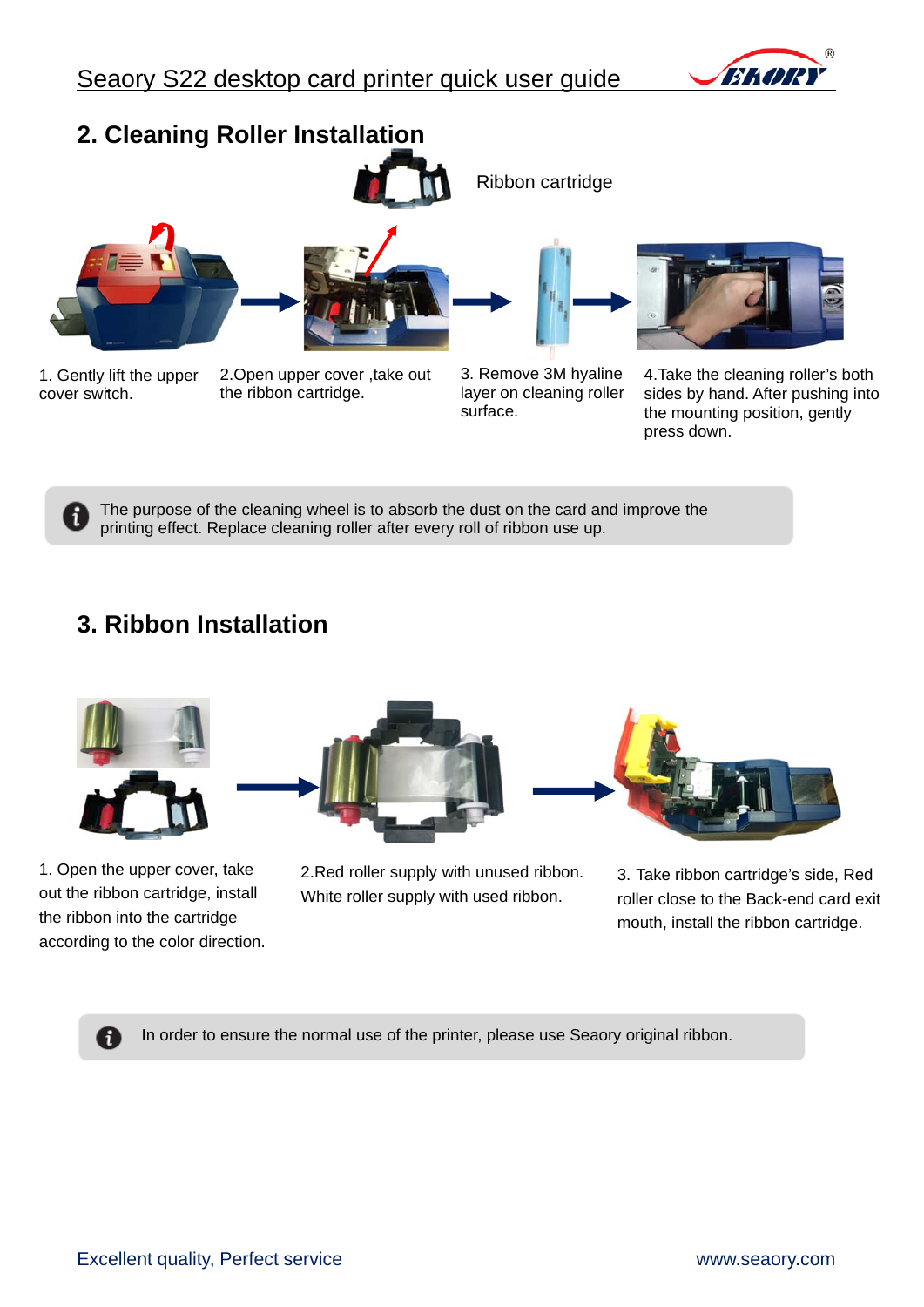

#### **4. Place the card, Add the weight module**



1.Open the input hopper dust cap.



2.Place the card into the input hopper 3.Add the weight module. It's function face up,otherwise data cann't be read card and the roller, making the card is to increase the friction between the feeding more smooth.

#### " **5. Adjust the thickness of card feeding entrance**



1. Open the upper cover. 2. Move the yellow lever to adjust



Contact chip cards require the chip

or written to the chip card.

the feed card thickness.



3.Support 0.3mm to 1.0mm thickness cards. Factory preset thickness is 0.8mm.

The feed card thickness needs to be adjusted according to the card's actual thickness . Like when it's 0.76mm standard card, the feed card thickness can be set at 0.8mm. If the card feed thickness value is set too high, it is easy to enter two cards at the same time; if it is set too small, it is easy to fail to enter the card.

#### **6. Output Hopper Installation**



- arrow points.
- 
- $\mathbf{i}$ The card slot is used to connect printed cards,please keep it properly.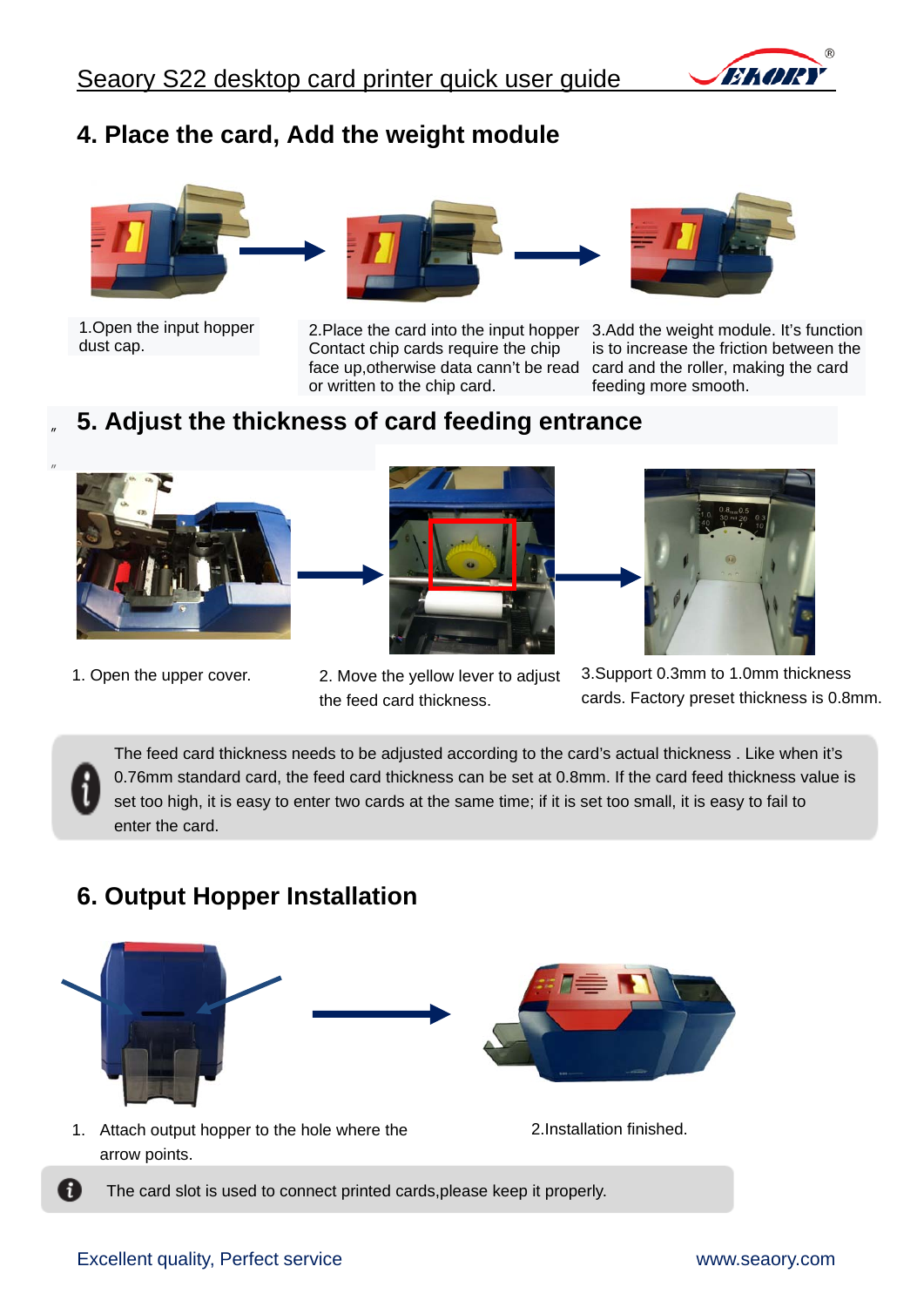

#### **7. Driver installation**



1.Power adapter 24V connector is inserted into card printer power interface. Connect the power cable to the power adapter. Then plug the power cable into the mains socket. But do not power on until the driver installation is complete.

2. Connect the square port of the USB cable to the card printer and connect the flat port to the USB port of the computer.



3.Use CD-rom or download the driver installation package on the Seaory's official website, double-click above driver installation package.



4.Click "Install".

Please install driver by administrator and close all antivirus applications before installation. Ŧ

|                             |                                                         | Please wait while Seaory S series driver 0.9.14.2 is being installed.      |   |
|-----------------------------|---------------------------------------------------------|----------------------------------------------------------------------------|---|
|                             |                                                         | Created uninstaller: C:\Program Files\Seaory\S series Driver\uninstall.exe |   |
| Extract: SeaColor.dll       |                                                         |                                                                            |   |
| Extract: Seal.Mhip.dll      |                                                         |                                                                            |   |
| Extract: SeaMon.dll         |                                                         |                                                                            |   |
| Extract: SeaULdl            |                                                         |                                                                            |   |
| <b>Fytract: Seal NI dll</b> |                                                         |                                                                            |   |
|                             | Output folder: C: \Program Files\Seaory\S series Driver |                                                                            |   |
|                             |                                                         | Created uninstaller: C: Program Files Geaory G series Driver uninstall.exe |   |
| Microsoft PrP Utility       |                                                         |                                                                            | £ |
| Processing inf:             | SeacrySx.inf                                            |                                                                            |   |
|                             |                                                         |                                                                            |   |



5. Begin to install, please wait for a while. 6. During the installation process, when the above page appears. Please select always trust software from "Shenzhen Seaory Technology CO., LTD " in the pop-up windows, then click the "Install" button.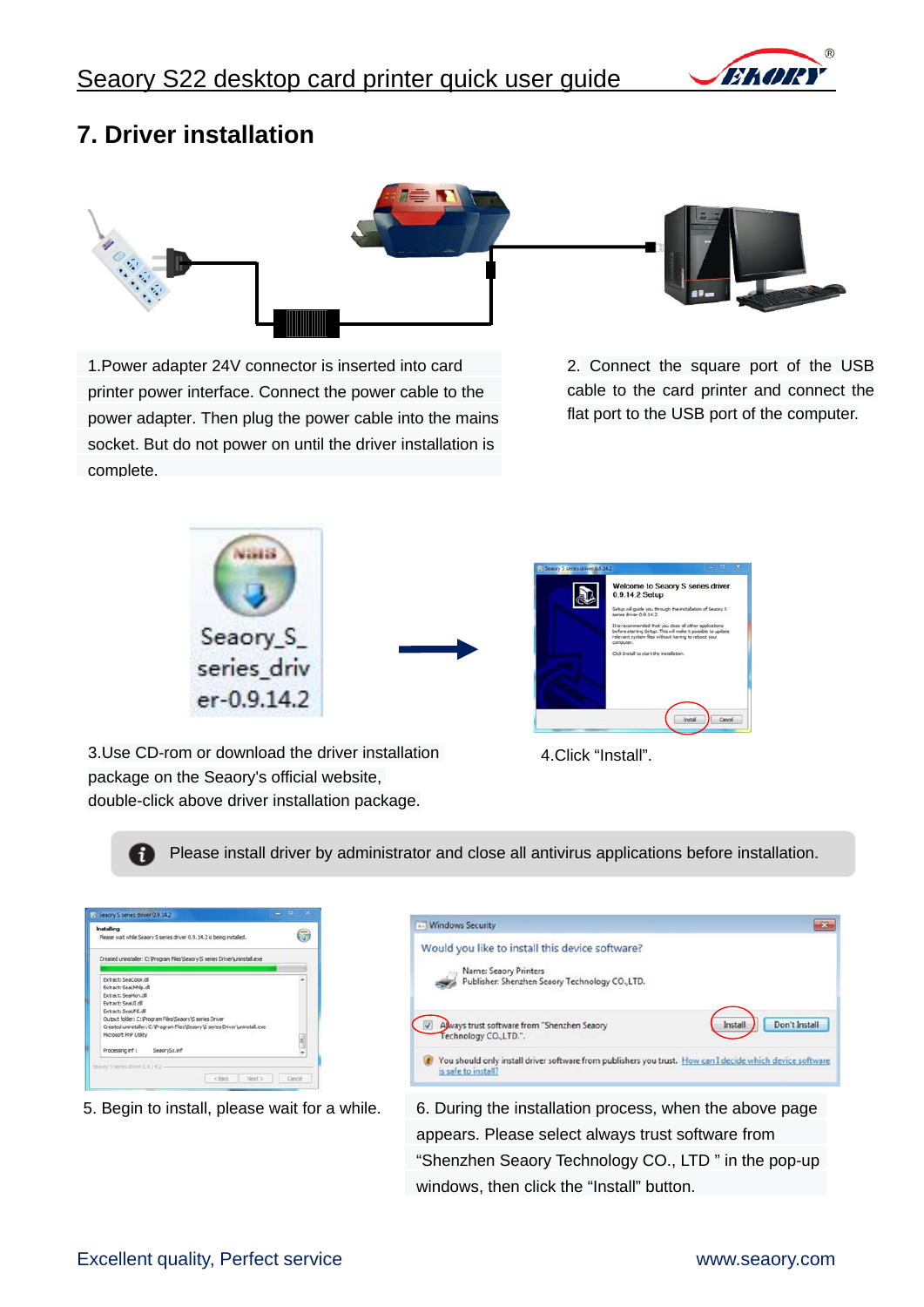### Seaory S22 desktop card printer quick user guide





7. Wait for one minute, this page appears, click "finish".



8.Turn on power switch, then the driver will be install automatically. After installation, please click "Control panel – Hardware and sound – Devices and printers" then you can find Seaory S22 was installed completely.

#### **8. Driver setting**



1. In "devices and printers", right click on the printer 2. Enter the printing preferences setting page. named "Seaory S22" and select "print preferences".

| Ribbon Type:<br>Automatically detect the<br>installed ribbon for every print<br>job.<br><b>YMCKO</b><br>ü | Orientation:<br>Portrait<br>· Landscape | Copies:<br>$\frac{1}{\epsilon}$<br>ı           |
|-----------------------------------------------------------------------------------------------------------|-----------------------------------------|------------------------------------------------|
| Print front side                                                                                          | Print back side                         | Resolution:                                    |
|                                                                                                           |                                         | $300 \times 300$<br>$\sim$                     |
| Rotate 180                                                                                                | Rotate 180                              |                                                |
| Feed card:<br>Card feeder                                                                                 |                                         | v                                              |
| Hook mode<br>Retry by hook mode                                                                           |                                         | Advanced<br>card in and<br>card out<br>options |
| Eject card:                                                                                               |                                         |                                                |
| Output hopper                                                                                             |                                         | v                                              |
| Wait for removal                                                                                          |                                         |                                                |
| Reject card:                                                                                              |                                         |                                                |
| Default                                                                                                   |                                         | w                                              |